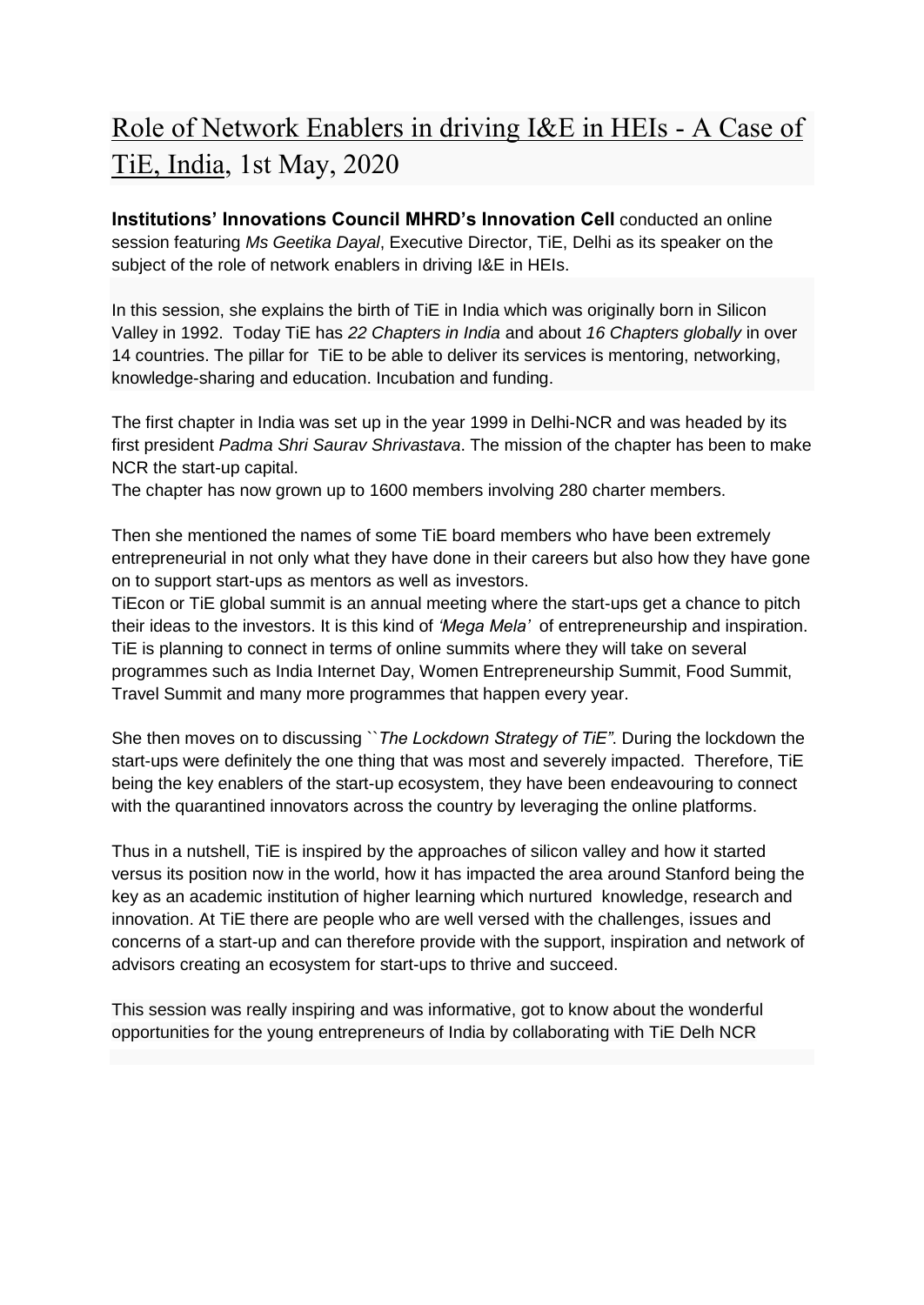

The link to the above session: [Session 4: Role of Network Enablers in driving I&E in HEIs - A Case of TiE, India](https://youtu.be/6nyk9xWlXfI) 

Following IIC members attended the above session of Leadership talk series:

Faculty Member:

- 1. Dr. Kusha Tiwari ( Convenor)
- 2. Mr. Sushil Kumar
- 3. Mr. Rahul Tomar
- 4. Dr. Anuj Kumar
- 5. Mr. Vivekanand Nartam Motiram
- Student Member:
- 1 Anshaj Gupta
- 2 Harshit Arora
- 3 Ritik Saini
- 4 Dhruv Kaushik